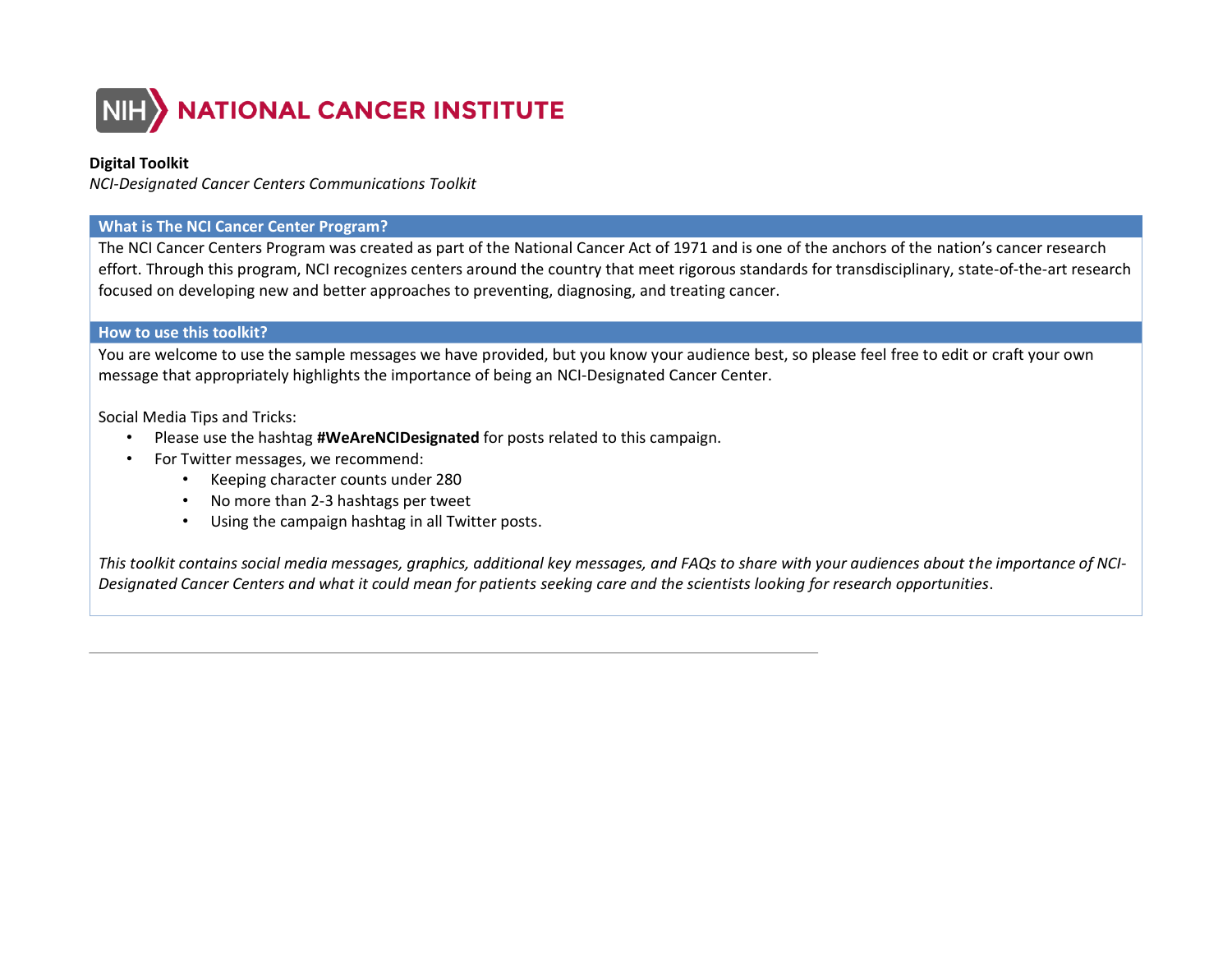

#### **Table of Contents:**

- **1. [What it Means to be an NCI-Designated Cancer Center?](#page-2-0)**
- **2. [What is the Impact of NCI-Designated Cancer Centers?](#page-3-0)**
- **3. [What is the Value of the NCI-Designated Cancer Center Program?](#page-4-0)**
- **4. [Swiss Cheese Social Media Messages](#page-5-0)**
- **5. [Key Messaging: The Value of the NCI Cancer Center Program](#page-5-1)**
- **6. [Frequently Asked Questions: CCSG Award Press Releases](#page-7-0)**
- **7. [Frequently Asked Questions: NCORP and NCTN](#page-8-0)**
- **8. [Resources from the NCI](#page-11-0)**

**Main NCI accounts to follow and engage with:**

#### **Twitter:**

- @theNCI [\(https://twitter.com/theNCI\)](https://twitter.com/theNCI)
- @NCIDirector [\(https://twitter.com/NCIDirector\)](https://twitter.com/NCIDirector)

**Facebook** [\(https://www.facebook.com/cancer.gov\)](https://www.facebook.com/cancer.gov)

**LinkedIn** [\(https://www.linkedin.com/company/nationalcancerinstitute\)](https://www.linkedin.com/company/nationalcancerinstitute)

**Instagram:** [@nationalcancerinstitute](http://www.instagram.com/nationalcancerinstitute)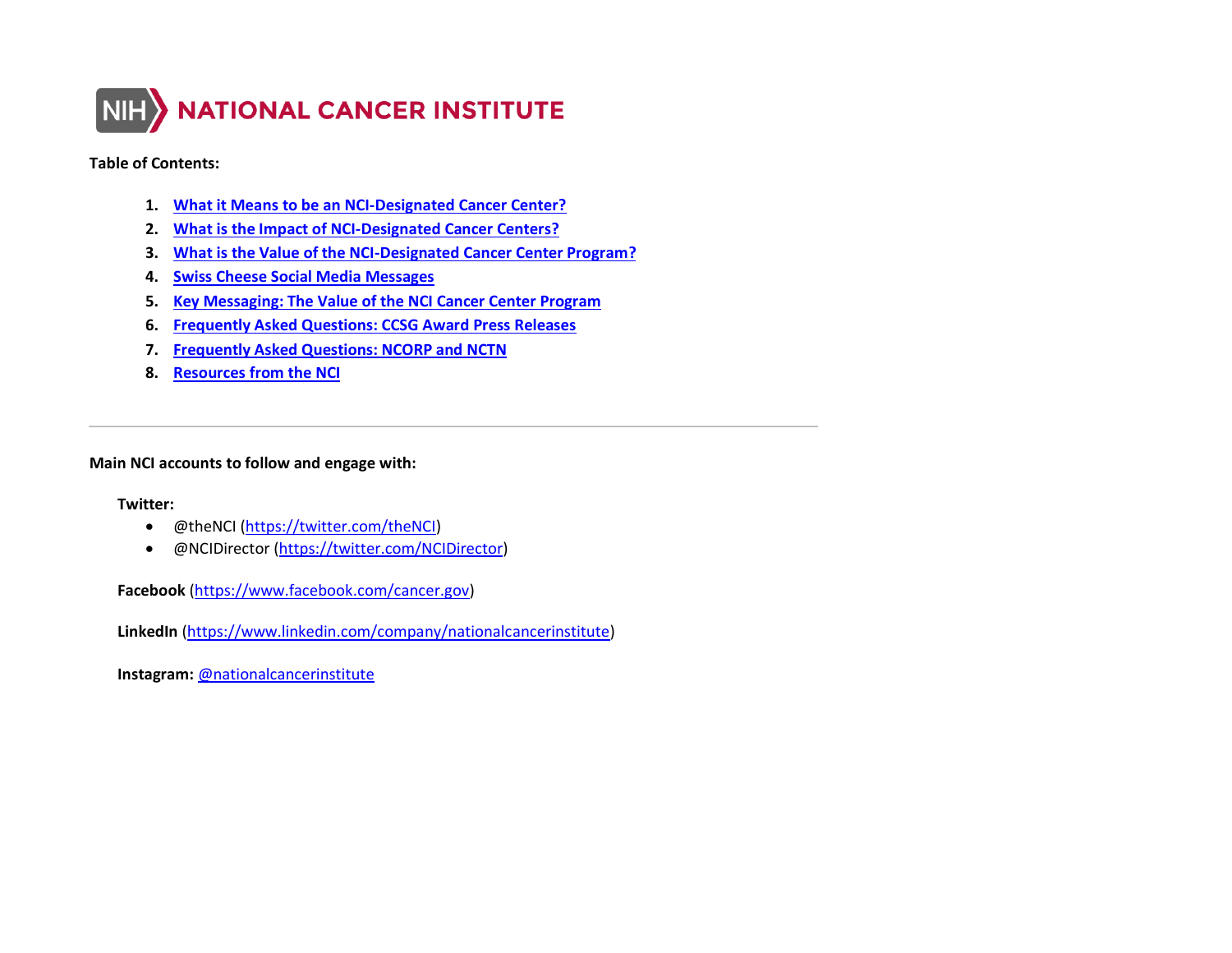

*Further key messaging and communication guidance is provided directly after the following suggested social media messages.*

#### <span id="page-2-0"></span>*What it Means to be an NCI-Designated Cancer Center?*

*Audience: Patients and Consumers*

There are currently 71 NCI-Designated Cancer Centers located in over 30 states and Washington, D.C. that deliver cutting-edge cancer treatments to patients. Find a location near you:

**<https://www.cancer.gov/research/nci-role/cancer-centers/find>** #WeAreNCIDesignated



VOL link to graphic: <https://visualsonline.cancer.gov/details.cfm?imageid=12302>



VOL link to graphic:

<https://visualsonline.cancer.gov/details.cfm?imageid=12304>

*Audience: Researchers and Clinical Trialists*

NCI-Designated Cancer Centers meet rigorous standards for state-of-theart research programs focused on developing new and better approaches in cancer prevention, diagnosis, and treatment. Learn more about cancer [select "prevention," "diagnosis," or "treatment" to appropriately correspond to the specific link, listed below, that you plan use in your message]: #WeAreNCIDesignated **<https://www.cancer.gov/research/areas/prevention> <https://www.cancer.gov/research/areas/diagnosis> <https://www.cancer.gov/research/areas/treatment>**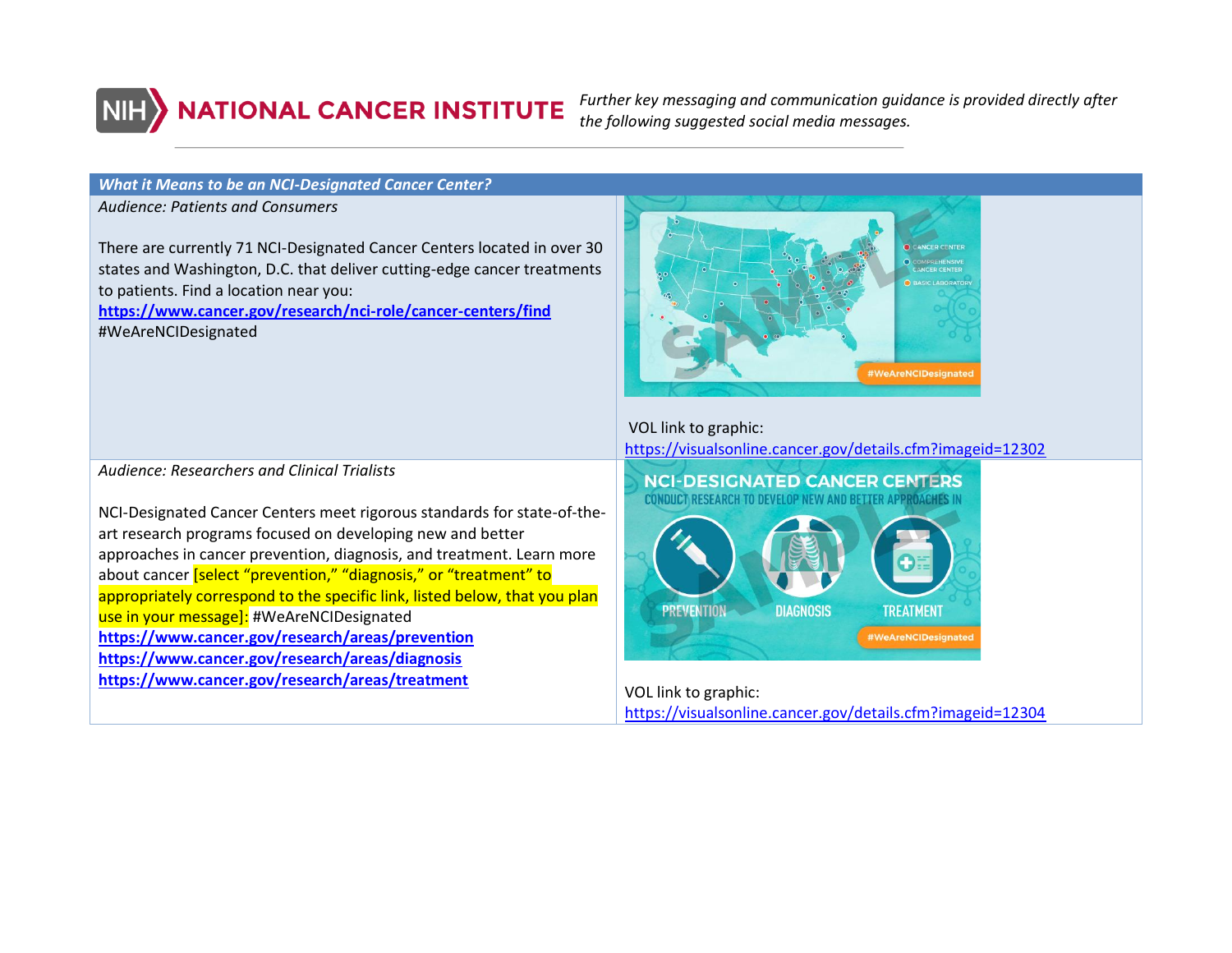# **NATIONAL CANCER INSTITUTE**

## <span id="page-3-0"></span>*What is the Impact of NCI-Designated Cancer Centers?*

*Audience: Patients and Consumers*

Each year, approximately 250,000 patients receive their cancer diagnosis at an NCI-Designated Cancer Center. Learn more: **<https://www.cancer.gov/research/nci-role/cancer-centers>** #WeAreNCIDesignated



VOL link to graphic: <https://visualsonline.cancer.gov/details.cfm?imageid=12301>



VOL link to graphic: <https://visualsonline.cancer.gov/details.cfm?imageid=12302>

*Audience: Researchers and Clinical Trialists*

An even larger number of patients are treated for cancer at these centers each year, and thousands of patients are enrolled in cancer clinical trials at NCI-Designated Cancer Centers. Learn more: **<https://www.cancer.gov/research/nci-role/cancer-centers>** #WeAreNCIDesignated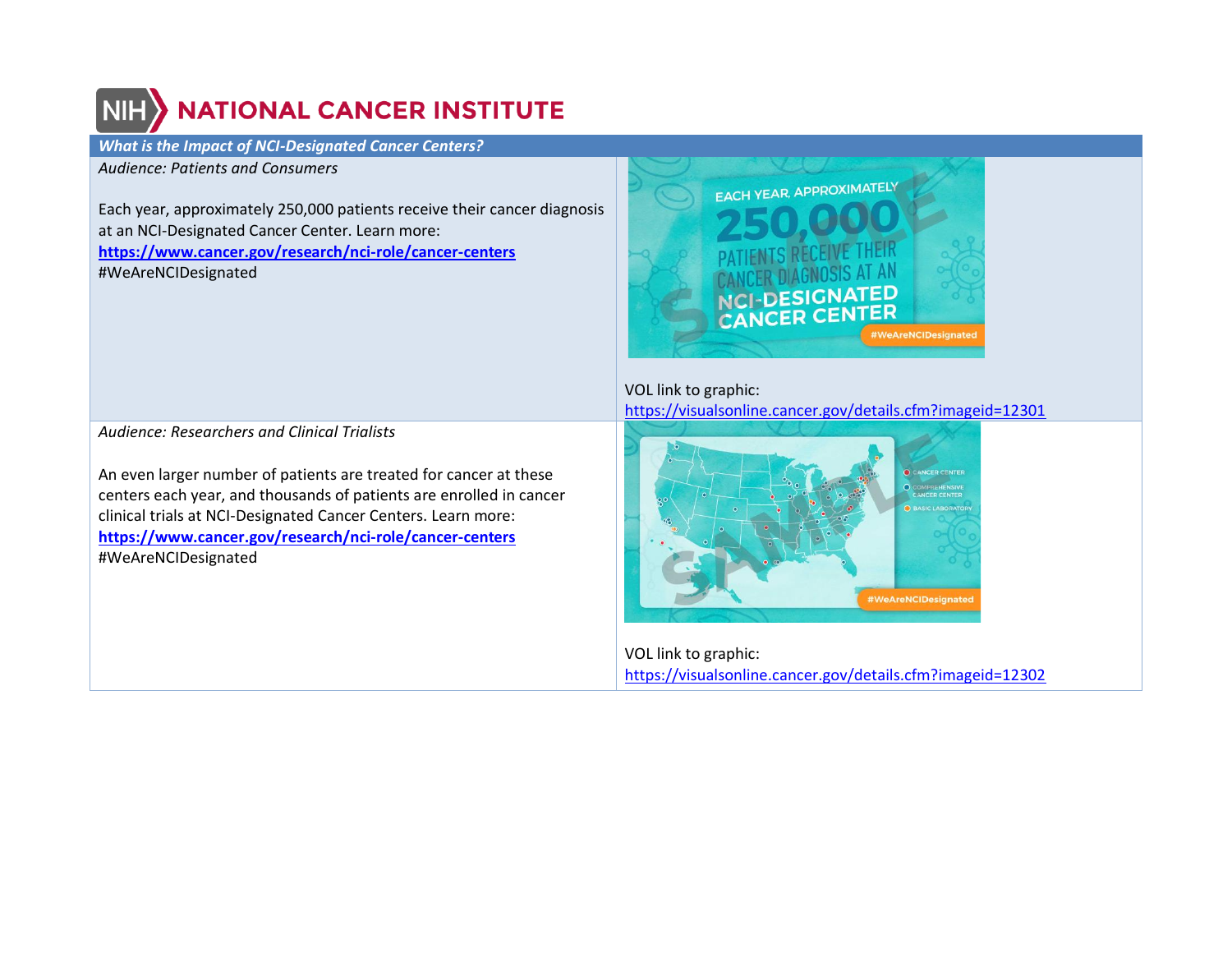# **NATIONAL CANCER INSTITUTE**

<span id="page-4-0"></span>*What is the Value of the NCI-Designated Cancer Center Program?*

# *Audience: Researchers and Clinical Trialists*

NCI-Designated Cancer Centers have helped pioneer and contribute substantially to the increase in the number of cancer survivors in the United States. Learn more:

<https://www.cancer.gov/research/progress/annual-report-nation> #WeAreNCIDesignated

#### **NCI-DESIGNATED CANCER CENTERS CONDUCT RESEARCH TO DEVELOP NEW AND BETTER APPROACHES IN**



# VOL link to graphic: <https://visualsonline.cancer.gov/details.cfm?imageid=12304>



VOL link to graphic: <https://visualsonline.cancer.gov/details.cfm?imageid=12303>

*Audience: Researchers and Clinical Trialists*

Our Cancer Center is recognized for its leadership in laboratory and clinical research, in addition to serving our communities and the broader public by integrating training into its mission. Resources for trainees available: **[https://www.cancer.gov/grants-training/training/resources](https://www.cancer.gov/grants-training/training/resources-trainees)[trainees](https://www.cancer.gov/grants-training/training/resources-trainees)** #WeAreNCIDesignated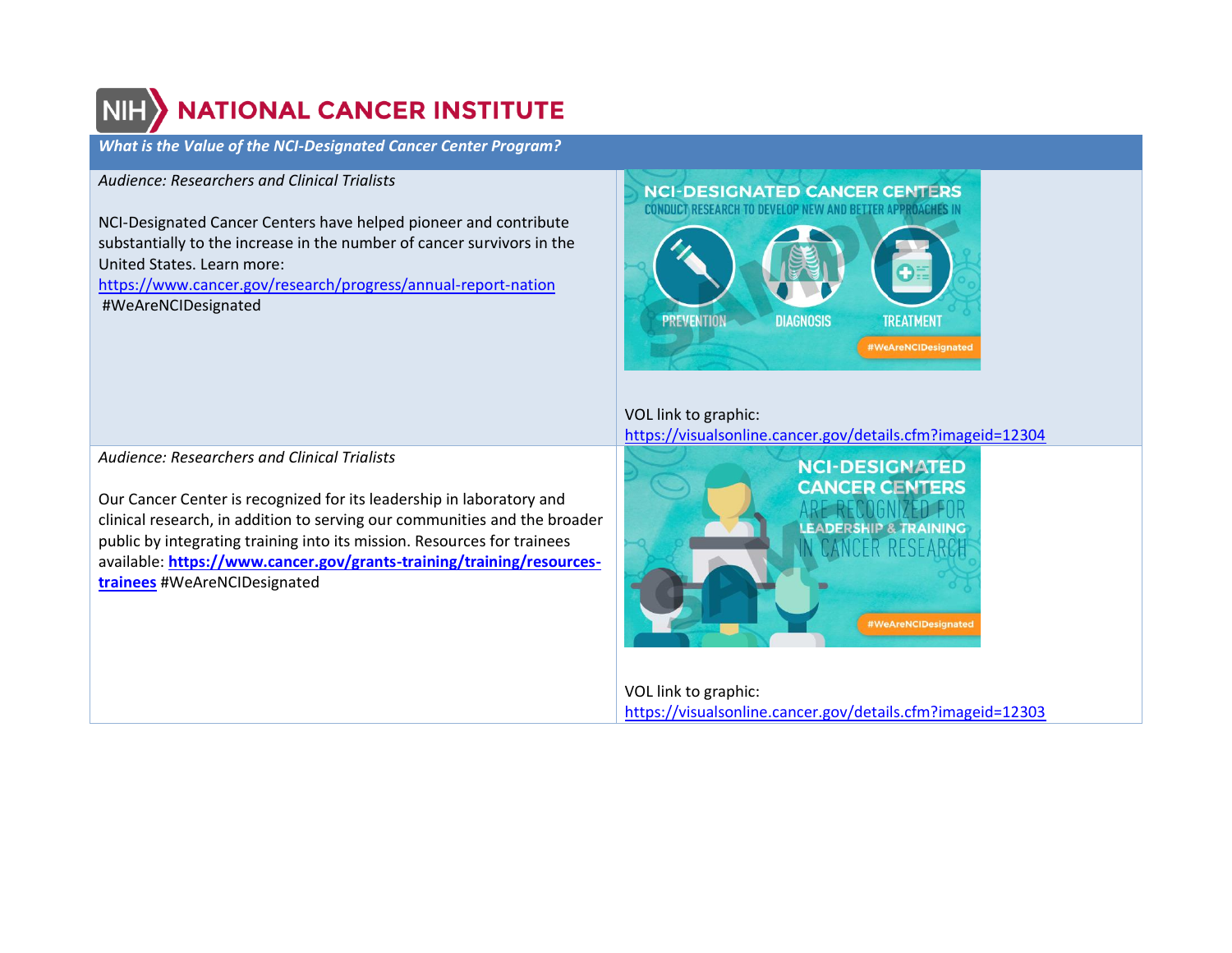

#### <span id="page-5-0"></span>*Sample Social Media Swiss Cheese Messaging*

We are proud to be part of the @theNCI Cancer Centers Program. Here at *[insert Twitter handle]*, we collaborate on hundreds of research studies, ranging from basic laboratory research to clinical assessments of new treatments. #WeAreNCIDesignated **[Insert NCI link or your Cancer Center link**]

What does it mean to be an NCI-Designated Cancer Center? It's investment in discoveries, leaders in research, and a state-of-the-art approach to cancer prevention and diagnosis, and treatment. #WeAreNCIDesignated *[Insert NCI link or your Cancer Center link*]

## At [insert Twitter handle], we:

- achieve leadership in research through the use of any and all viable treatments to improve the quality of the patient's lives. #WeAreNCIDesignated [Insert NCI link or your Cancer Center link]
- recognize scientific leadership and resources. #WeAreNCIDesignated **[Insert NCI link or your Cancer Center link]**
- contribute substantially to the increase in the number of cancer survivors in the United States. #WeAreNCIDesignated [Insert NCI link or your Cancer Center link]

## **Social Media Images: NCI Visuals Online**

<span id="page-5-1"></span>Please visit [NCI Visuals Online](https://visualsonline.cancer.gov/) to download images related to the NCI-Designated Cancer Centers Program.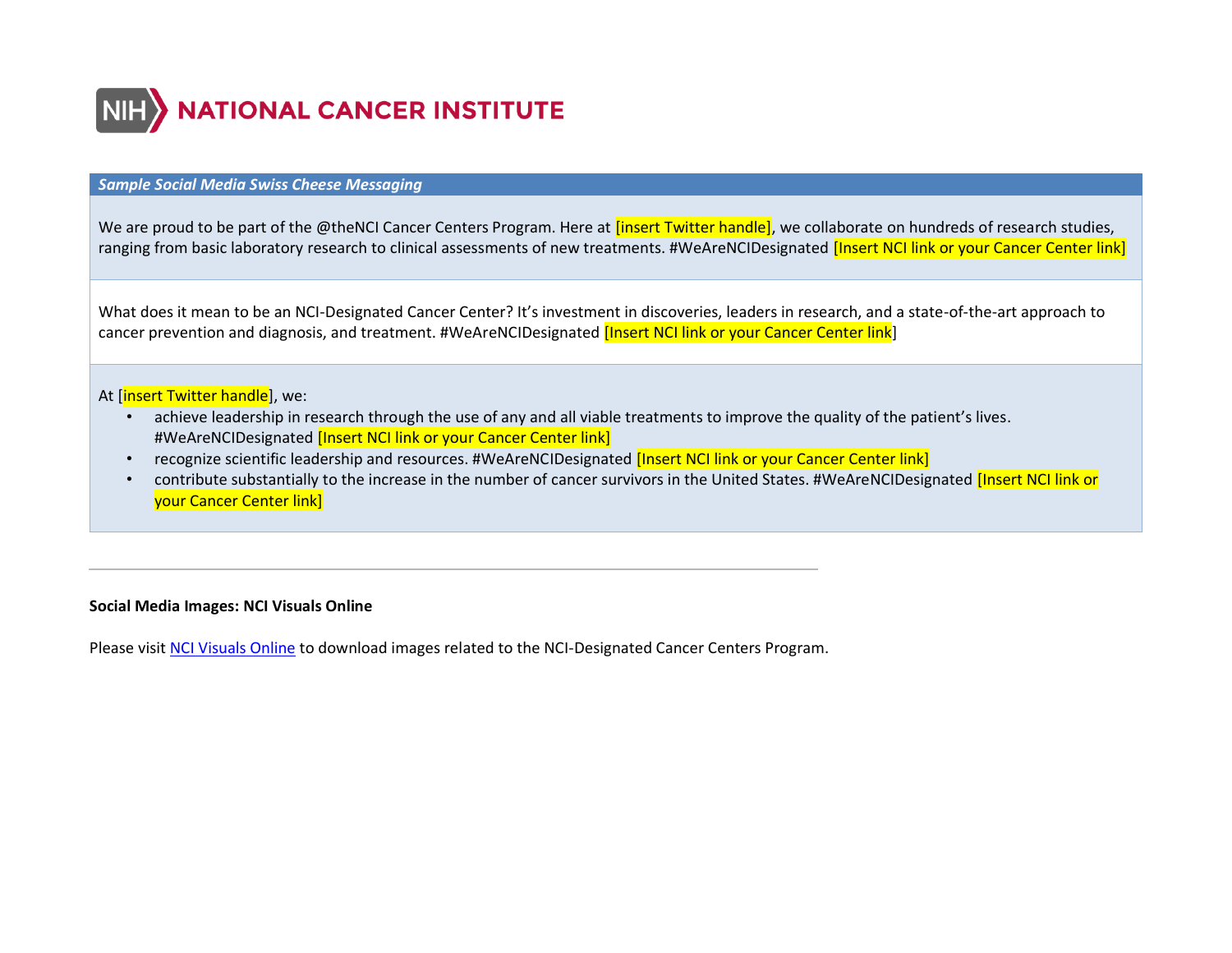

*The following key messages can be used in your additional promotional activities* 

*and materials*

## **The Value of the NCI Cancer Center Program: Impact**

#### *Audience: Patients/Consumers*

## **Nationwide Reach, Local Impact**

- Of these 71 NCI-Designated Cancer Centers, 52 are designated Comprehensive Cancer Centers, 12 Cancer Centers, and 7 Basic Laboratory Cancer Centers.
	- Comprehensive Cancer Centers are recognized for these same qualities, in addition to demonstrating a depth and breadth of research in all three areas of basic, clinical, and population science.
	- Basic Laboratory Cancer Centers are primarily focused on laboratory research and often conduct preclinical translation while working collaboratively with other institutions to apply these laboratory findings to new and better treatments.
	- Cancer Centers are recognized for their scientific leadership, resources, and the depth and breadth of their research in basic, clinical, and/or prevention, cancer control, and population science.
- Cancer Centers serve their local communities with programs and services tailored to their unique needs and populations.
	- As a result, these centers disseminate evidence-based findings into communities that can directly benefit and use their experience of working with those patients to help inform national research and treatment priorities.
- In addition to the 71 NCI-Designated Cancer Centers, the National Clinical Trials Network (NCTN) and the NCI Community Oncology Research Program (NCORP), serve as significant components of NCI's research infrastructure. Combined, these programs provide opportunities for every patient across the country to participate in cutting-edge research, not just those with easy access to an NCI-Designated Cancer Center.

## **The Value of the NCI Cancer Center Program: Investment and Leadership**

# *Audience: Researchers/Clinical Trialists*

## **Investment in Discoveries**

- NCI supports the research infrastructure for cancer centers to advance scientific goals, and foster cancer programs that draw investigators from different disciplines together.
- NCI provides significant support to cancer center investigators. Research proposals from cancer center investigators account for about threequarters of NCI's extramural budget.

## **Leader in Research**

• The increase in the number of cancer survivors in the United States is achieved using any and all viable treatments to not only give the best chance for survivorship but to improve the quality of the patient's lives.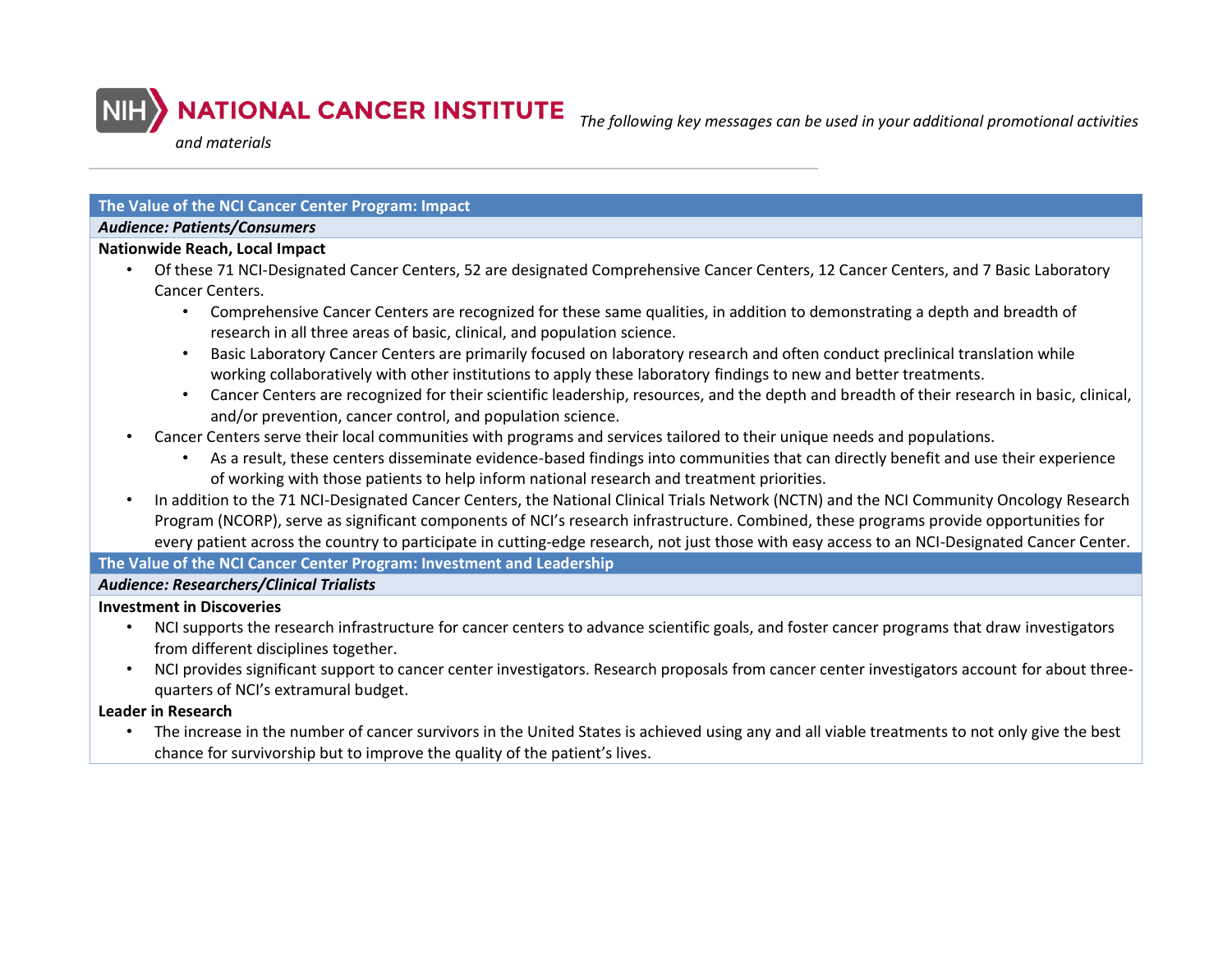

### <span id="page-7-0"></span>**Frequently Asked Questions: CCSG Award Press Releases**

## **1. When can we announce the award/renewal?**

A grantee institution may publicize a CCSG award/renewal after the notice of award (NOA) letter has been received.

#### **2. How can we use the NCI cancer center logo?**

The guidelines for NCI Comprehensive Cancer Center and Cancer Center logo use can be found on the Office of Cancer Centers website here: <https://cancercenters.cancer.gov/PoliciesResources/LogoUsagePolicy>

#### **3. What should we say about our Cancer Center's designation and/or rating?**

The NCI, as a branch of the federal government, cannot endorse a grantee institution. Therefore, phrases like "stamp of approval" or "seal of approval" should not be used to explain the NCI-designation. Also phrases such as "rated excellent by the NCI" or "received the highest possible rating from NCI" should not be used.

*We recommend: The NCI rated the [NAME] Cancer Center's application as "outstanding, excellent, etc."*

## **4. How can our consortium partners refer to NCI-Designation status?**

An NCI approved consortium partner can use the NCI designated Cancer Center (or Comprehensive Cancer Center) identity badge only in concurrence with the official institution logo of their NCI-Designated partner, or if they include text that attributes credit to that partner institution.

*When broadly referring to consortium partners, we recommend: [NCI approved consortium institution name] is an NCI-approved research consortium partner of [partner institution], an NCI-Designated (Comprehensive) Cancer Center*.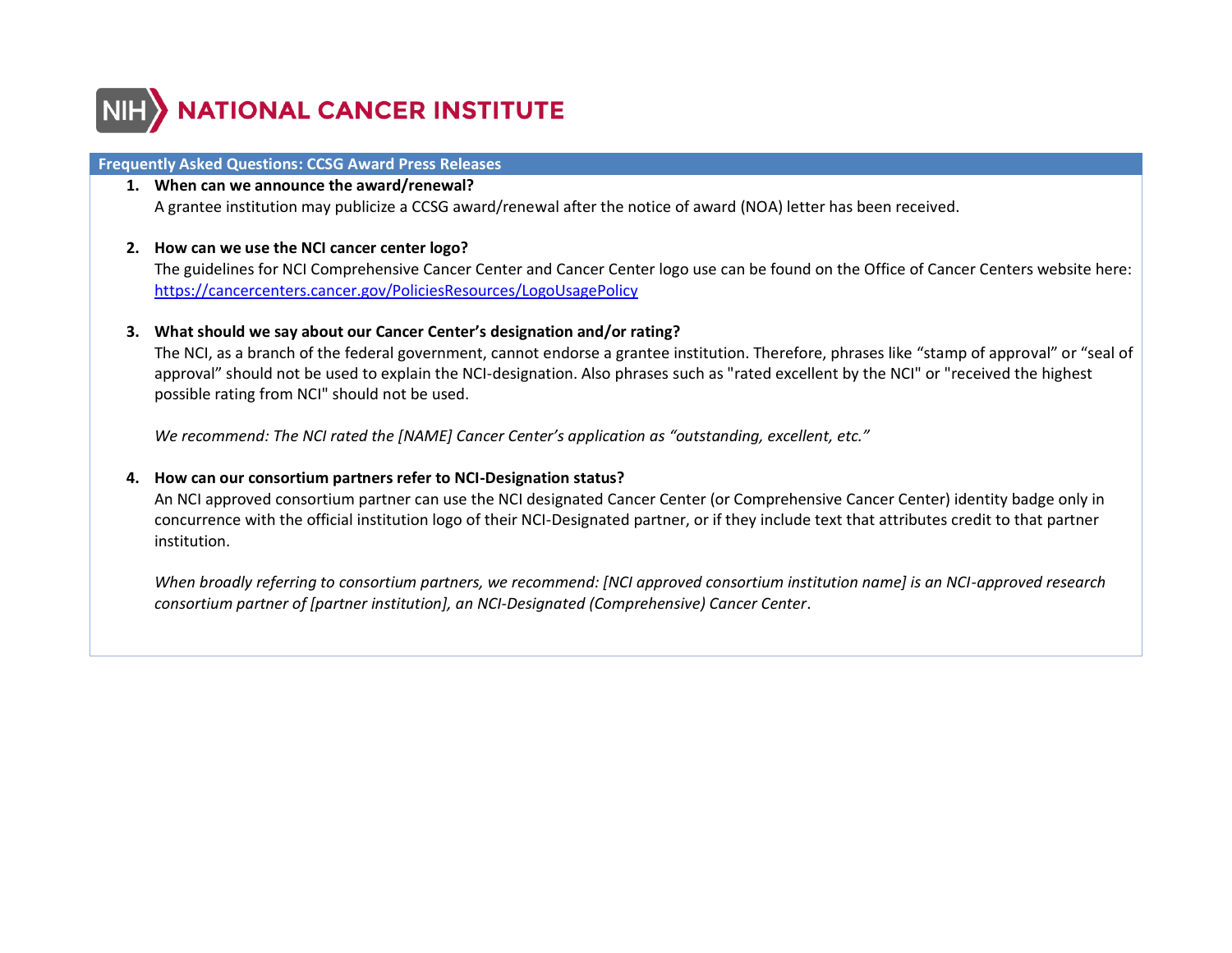

# <span id="page-8-0"></span>**Frequently Asked Questions: NCORP and NCTN**

#### **1. What is NCORP?**

The [NCI Community Oncology Research Program \(NCORP\)](https://www.cancer.gov/research/infrastructure/clinical-trials/ncorp) is a national network that conducts clinical trials and [cancer care delivery](https://www.cancer.gov/about-nci/organization/ccct/steering-committees/ncorp/cancer-care) [research,](https://www.cancer.gov/about-nci/organization/ccct/steering-committees/ncorp/cancer-care) bringing cutting edge cancer research into the communities where patients are being served.

The NCORP network provides access to the latest cancer research by designing and conducting clinical trials in community oncology settings in the areas of cancer prevention, supportive care and symptom management, screening, and surveillance.

For additional information on NCORP, please visit [https://ncorp.cancer.gov/.](https://ncorp.cancer.gov/)

#### **2. Who are typically NCORP members?**

NCORP is comprised of 7 Research Bases and 46 Community Sites, 14 of which are designated as Minority/Underserved Community Sites (MU). The Sites are consortia of researchers, public hospitals, physician practices, academic medical centers, and other groups that provide healthcare services in communities across the U.S. NCORP MU Community Sites have a patient population comprised of at least 30% racial/ethnic minorities or rural residents.

## **3. What type of clinical trials are done in the NCORP program?**

The NCORP network designs and conducts clinical trials in cancer prevention, screening, supportive care and symptom management, surveillance, health-related quality of life and cancer care delivery. NCORPs also participate in NCTN treatment and imaging trials.

## **4. Does one need to be an NCORP grantee to participate in NCORP clinical trials?**

In general, participation in NCORP clinical trials is not restricted to only NCORP grantees except for cancer care delivery research studies which are only available to NCORP grantees. Each NCORP trial provides a list of sites who are eligible for participation. Cancer control and prevention trials can be accessed through non-NCORP institution's' membership and affiliations with NCTN Groups.

## **5. What is NCTN?**

[NCI's National Clinical Trials Network \(NCTN\)](https://www.cancer.gov/research/infrastructure/clinical-trials/nctn) is a collection of 6 networks and hundreds of clinicians that coordinate and support cancer clinical trials at more than 2,200 sites across the United States, Canada, and internationally. NCTN clinical trials help to establish new standards of care, set the stage for approval of new therapies by the Food and Drug Administration, test new treatment approaches, and validate new biomarkers.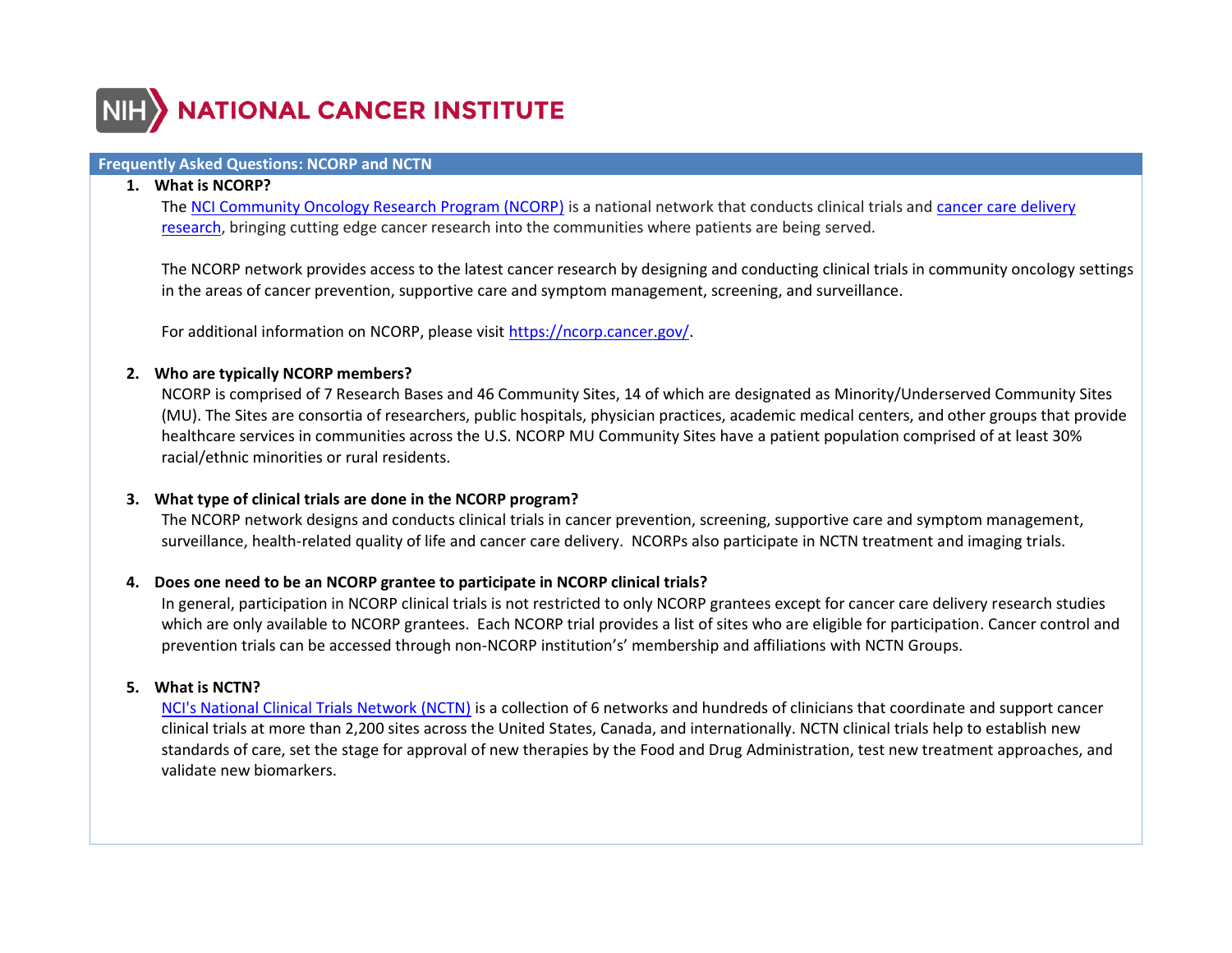

## **6. What are the 6 networks that make up NCTCN?**

The NCTN consists of four adult groups and one group focused solely on childhood cancers. The [structure](https://www.cancer.gov/sites/g/files/xnrzdm211/files/styles/cgov_enlarged/public/cgov_infographic/2019-07/NCTN_Clinical_Trials_Network.gif?itok=fL234Ga4) also includes a Canadian Collaborating Clinical Trials Network. The five US Network Groups are the Alliance for Clinical Trials in Oncology, ECOG-ACRIN Cancer Research Group, NRG Oncology, SWOG, Children's Oncology Group (COG) and the Canadian Cancer Trials Group (CCTG).

# **7. What are 'LAPS' and what is the difference between Lead Academic Participating Sites (LAPS) and Community Hospitals and Medical Centers?**

'LAPS' stands for Lead Academic Participating Sites a grant that was awarded to 32 academic institutions and was created specifically as a funding source for NCTN. The sites are academic research institutions with fellowship training programs, and most of the awardees are NCI-Designated Cancer Centers. To receive these awards, sites had to demonstrate their ability to enroll high numbers of patients onto NCTN trials, as well as scientific leadership in the design and conduct of clinical trials.

LAPS sites are academic research institutions with fellowship training programs, and most of the awardees are NCI-Designated Cancer Centers. To receive these awards, sites had to demonstrate their ability to enroll high numbers of patients onto NCTN trials, as well as scientific leadership in the design and conduct of clinical trials.

Investigators at community hospitals and medical centers can participate in NCTN trials, even if they are at sites that did not receive a LAPS award. These sites, as well as a number of international sites, either receive research reimbursement directly from one of the network groups with which they are affiliated or they receive awards from the NCI Community Oncology Research Program (NCORP).

## **8. Are NCORP sites or NCTN members NCI designated Cancer Centers?**

Not always. While many of our designated cancer centers are part of the NCORP and NCTN clinical trial networks, not all NCORP and NCTN members are designated cancer centers. Being a part of these programs simply means they have received a grant from the National Cancer Institute (NCI) to conduct clinical trials.

## **9. Do NCORP and NCTN sites give patients special access to clinical trials in their region they might not have had otherwise?**

NCORP and NCTN are not the only ways patients can access clinical trials, although these programs do make it easier for patients in underserved communities to enroll in clinical trials they or their physician may not have known about otherwise. Patients can learn more about clinical trials and how to ask their providers about participation by visiting cancer.gov/about-cancer/treatment/clinical-trials or calling 1-800-4-CANCER.

#### **10. Why aren't more people enrolling in clinical trials?**

There are several barriers to participation for patients: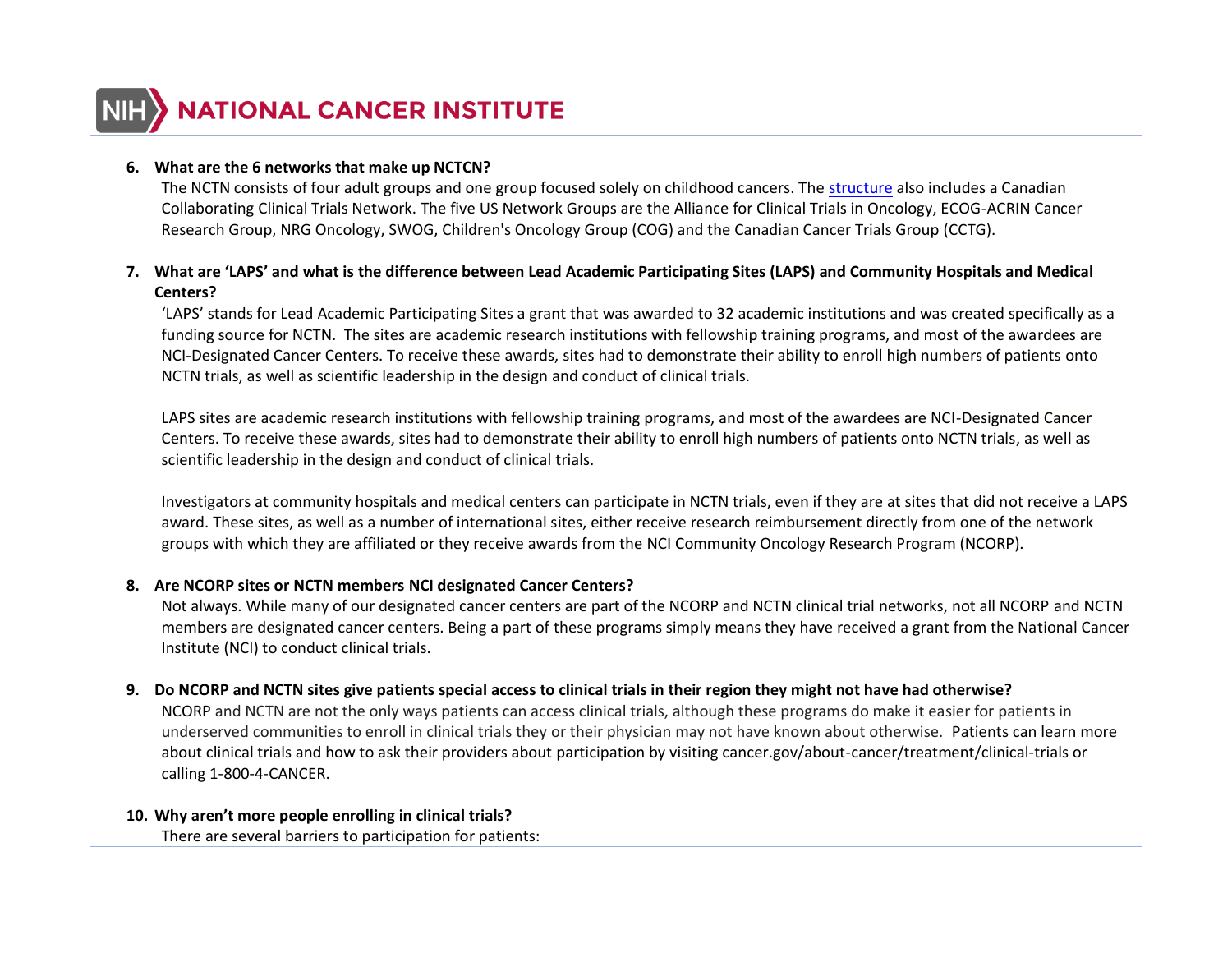# **NATIONAL CANCER INSTITUTE**

- Restrictive eligibility criteria
- Patients may have comorbidities—other medical conditions—that may make it difficult for them to tolerate therapy.
- Clinicians may not offer a clinical trial to a patient based on assumptions about the patient
- Competing responsibilities, e.g.,time or financial may limit clinical trial participation.

Over the past several years, [NCI has made efforts to address the issue of trial eligibility by working to broaden the criteria for some NCI](https://www.cancer.gov/news-events/cancer-currents-blog/2019/expanding-clinical-trial-eligibility-criteria)[funded trials.](https://www.cancer.gov/news-events/cancer-currents-blog/2019/expanding-clinical-trial-eligibility-criteria) For example, researchers are encouraged to relax the use of upper age limits in adult trials and allow people with cancer who are HIV+ to enroll in trials, as appropriate.

NCI encourages health care providers to question these assumptions. We believe that clinicians should present the option to participate in clinical trials to their patients so that they can make informed decisions about trial participation together. Clinicians should not make this decision for their patients.

Educating and raising clinicians' awareness are essential to promoting clinical trial enrollment. To this end, NCI and many other organizations provide educational opportunities to enhance clinicians' understanding of clinical trials and patient enrollment. It is important that health care providers be aware of available clinical trials and talk to their patients when a clinical trial might be an appropriate option for them.

**11. What if a patient does not have access to an NCTN or NCORP site? Can they still participate in or gain access to NCI clinical trials?** Yes. Patients can learn more about clinical trials and how to ask their providers about participation by visiting cancer.gov/aboutcancer/treatment/clinical-trials or calling 1-800-4-CANCER.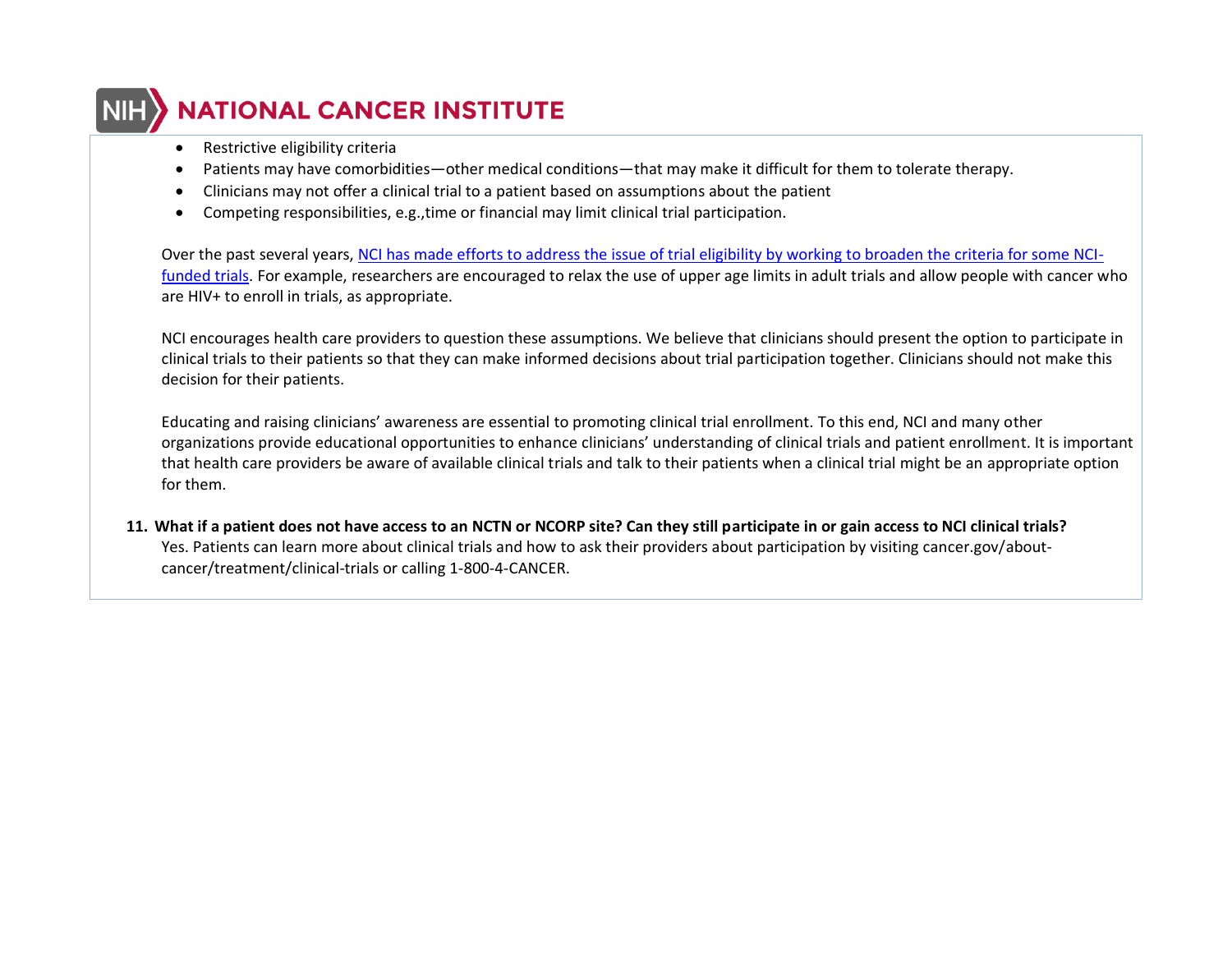

## **Resources from the NCI**

The Cancer Information Service (CIS) is NCI's contact center. CIS is a free, confidential, and compassionate service that provides evidence-based information and support to patients, their family members and friends, cancer researchers, physicians and other health professionals, and the public, in both English and Spanish by phone, online chat, email, and social media.

CIS is available to provide information and resources about:

- Cancer prevention, risk, and screening
- **Treatment**
- Coping and supportive care
- Clinical trials
- Smoking cessation
- And more

CIS information specialists are available to help in English and Spanish from 9:00 a.m. to 9:00 p.m. ET Monday through Friday by:

- Phone: 1-800-4-CANCER (1-800-422-6237)
- LiveHelp Online Chat: [cancer.gov/contact](http://www.cancer.gov/contact)
- Email: [NCIinfo@nih.gov](mailto:NCIinfo@nih.gov)
- Social Media: cancer.gov/social-media

**The CIS can help you help your patients! NCI invites you to share this information with your patients, on social media or link to the CIS on your website.**

# **Suggested Social Media Messages from CIS**

Facebook

- Cancer can be overwhelming. NCI's trained cancer information specialists can help answer questions you and your family may have about diagnosis, treatment and side effects. Call 1-800-4-CANCER or connect at https://go.usa.gov/xmHzX
- When you need cancer information you can trust, contact NCI's Cancer Information Service (CIS) at 1-800-4-CANCER or follow the link to chat or send an email: https://go.usa.gov/xmHzX
- Do you have questions about cancer? NCI's Cancer Information Service provides clear and reliable information on a range of topics in English and Spanish: Reach CIS by phone, 1-800-4-CANCER, email or chat: https://go.usa.gov/xmHzX

<span id="page-11-0"></span>



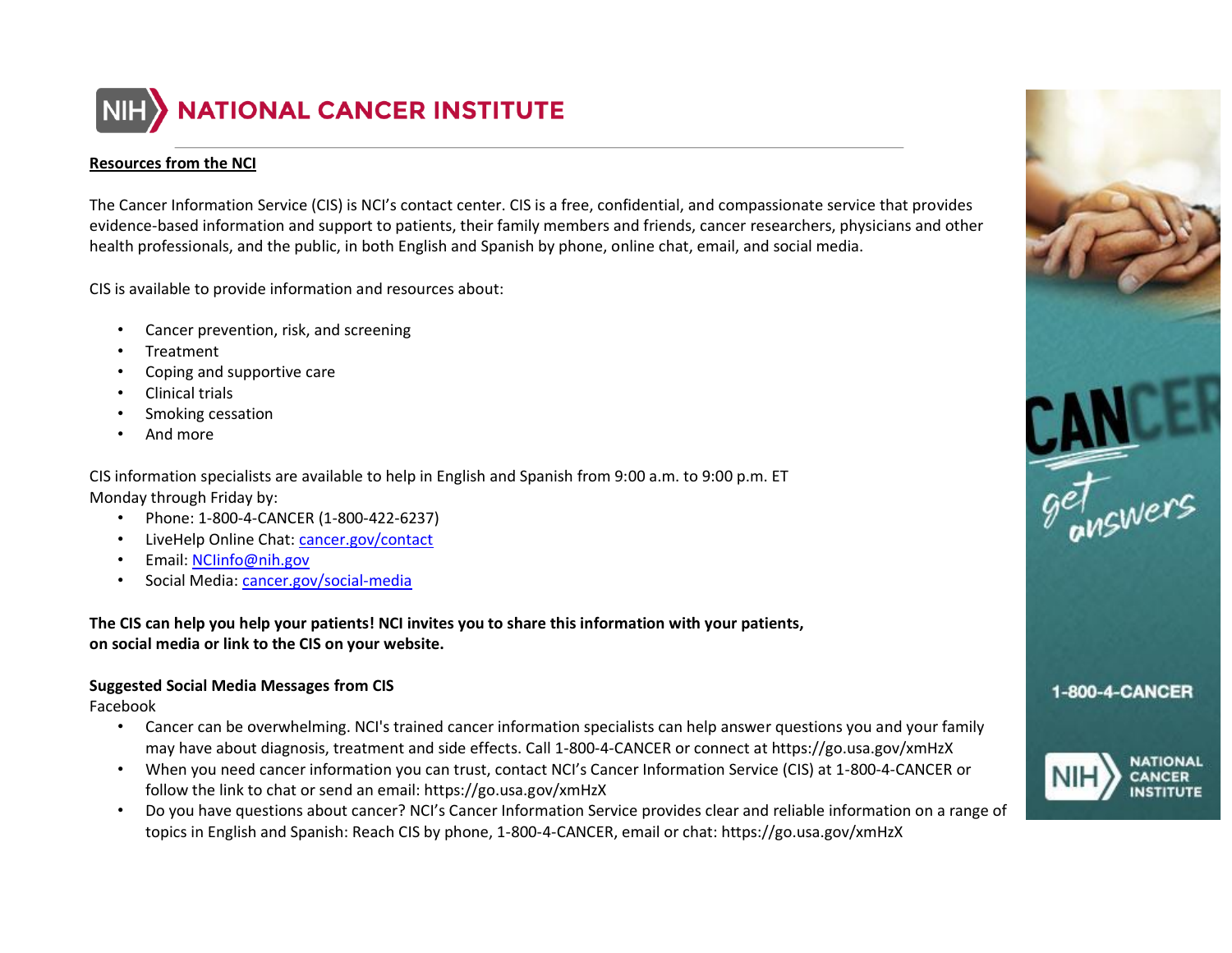

## Twitter

- Cancer is complicated. @theNCI's trained cancer information specialists can help answer questions you and your family may have. Contact CIS at 1-800-4-CANCER or visit https://go.usa.gov/xmHzN
- When you need cancer information you can trust, contact NCI's Cancer Information Service. CIS is available by phone at 1-800-4-CANCER, chat, or email. https://go.usa.gov/xmHzN
- Did you know, @theNCI offers free, personalized, and easy-to-understand information on a range of cancer topics in English and Spanish? Contact CIS for help:<https://go.usa.gov/xmHzN>